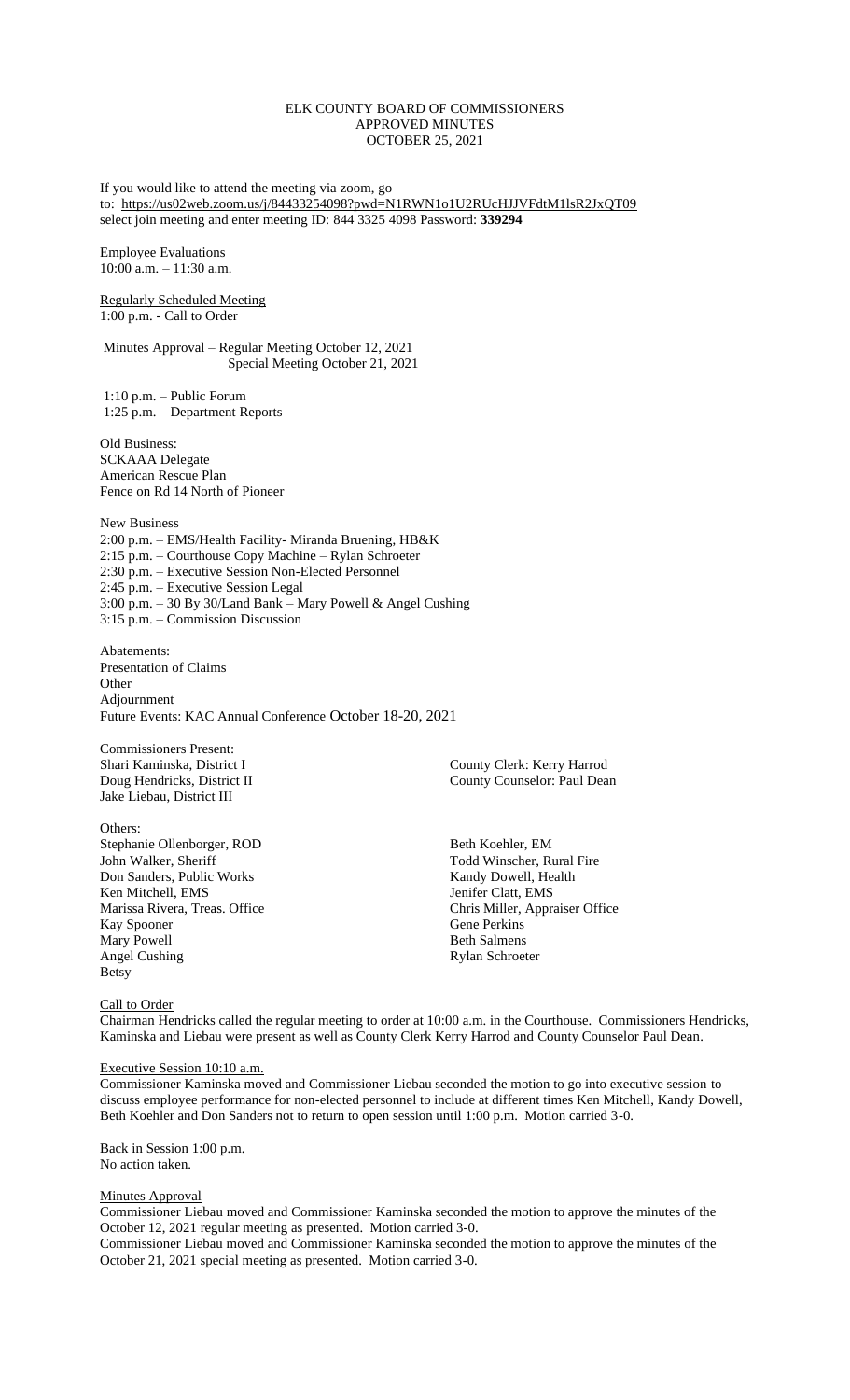### Public Forum

Kay Spooner stated there will be a meeting in Wichita this Saturday regarding election integrity called Reckoning Kansas. Ms. Spooner would like to encourage everyone to attend. For more information go to their website at www.kansasreckoning.com.

## EMS

Ken Mitchell stated he has received a bid from Pro-tec Security and is waiting on the quote from another vendor for the security at the new facility.

### Sheriff

John Walker stated he has received 12 applications. Sheriff Walker will start interviewing applicants at the first of the month for the two open positions.

### Rural Fire

Todd Winscher stated the Moline rescue truck has a fuel issue and has been taken to Wolfe Auto to be repaired.

### Emergency Management

Beth Koehler stated the Windfarm presented a check for \$7,000 to the Rural Fire Department to use to purchase a drone and nozzles. The County would like to thank the Windfarm for their donation it is greatly appreciated. Mrs. Koehler said the Integrated Preparedness Planning Workshop will be next Thursday on November 4, 2021 at 6:30 p.m. at the Cox Building. This will be a training workshop.

### Public Works

Don Sanders stated Hull's Paving will start the Road 28 project this week. Mr. Sanders presented an inspection agreement for the signage project. The road department is down 2 employees at this time. Commission Kaminska moved and Commissioner Liebau seconded the motion to execute the agreement for federal aid in construction engineering inspection services by consultant between Elk County and KDOT for the inspection services on the new sign project. Motion carried 3-0. This will be at no cost of the County. Maintenance

The courthouse generator is still having issues. Mr. Sanders stated Evergy has been contacted and will be here at the end of the week to monitor it.

### SCKAAA Delegate

The County is still looking for a delegate.

#### American Rescue Plan

Kerry Harrod stated the survey has been completed and will be put on the county website. To view the survey, go to [www.elkcountyks.org](http://www.elkcountyks.org/) 

### Fence on Road 14 North of Pioneer

Paul Dean stated he needs a hard copy of the bridge from the State of Kansas. Don Sanders will contact the State of Kansas.

### Courthouse Copy Machine

Rylan Schroeter with Century Business Technology presented a bid for a new copy/fax machine for the Courthouse. Ms. Schroeter presented both a lease bid and a purchase bid. Discussion was had but no action was taken at this time. Stephanie Ollenborger will get another bid to compare prices.

### Executive Session 1:40 p.m.

Commissioner Kaminska moved and Commissioner Liebau seconded the motion to go into executive session for 10 minutes to discuss non-elected personnel with Rachel Ware and Paul Dean present. Motion carried 3-0.

### Back in session 1:50 p.m.

Action: Commissioner Kaminska moved and Commissioner Liebau seconded the motion to increase the wage for Marissa Rivera in the Treasurer's Office to \$12.20 an hour and in light to her premotion to Deputy Treasurer increase the wage of Kristina Kraft to \$14.00 an hour. Motion carried 3-0.

### Executive Session 1:52 p.m.

Commissioner Kaminska moved and Commission Liebau seconded the motion to go into executive session for attorney client privilege with Jeremy McCulley and Paul Dean present not to return to open session until 2:00 p.m. Motion carried 3-0.

Back in session 2:00 p.m. No action taken.

### 4-County Letter of Support

Commissioner Liebau moved and Commissioner Kaminska seconded the motion to sign a letter of support for 4- County Mental Health to apply for a KDOT grant. Motion carried 3-0.

### EMS/Health Facility

Discussion was had regarding the ADA entrance, gas lines and keys. The ADA entrance will be constructed at the original place and the extra gravel cost will be paid by HB&K. There will be 3 grand master keys made. The next site meeting will be Friday, November 5, 2021 at 9:00 a.m.